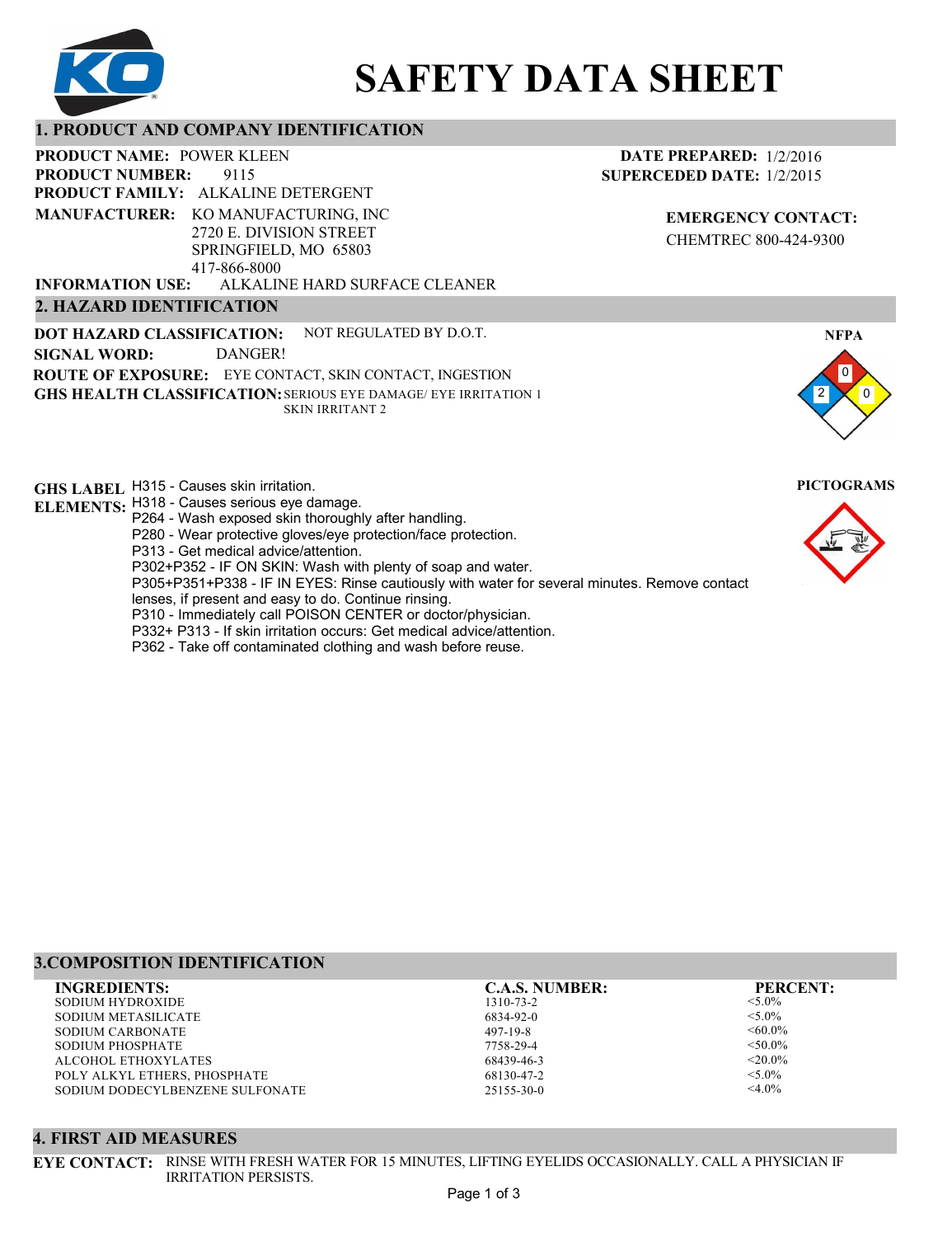## **4. FIRST AID MEASURES - CONTINUED**

**SKIN CONTACT:** RINSE WITH PLENTY OF FRESH WATER AND REMOVE CONTAMINATED CLOTHING IMMEDIATELY. CALL A PHYSICIAN IF IRRITATION PERSISTS.

**INGESTION:** RINSE MOUTH WITH FRESH WATER. DO NOT INDUCE VOMITING. CALL A PHYSICIAN IMMEDIATELY. IF CONSCIOUS, GIVE LARGE QUANTITIES OF WATER. DO NOT GIVE ANYTHING BY MOUTH IF UNCONSCIOUS.

**INHALATION:** IF OVERCOME BY EXPOSURE, REMOVE VICTIM TO FRESH AIR IMMEDIATELY. GIVE OXYGEN OR ARTIFICIAL RESPIRATION AS NEEDED. CALL A PHYSICIAN IMMEDIATELY.

## **5. FIRE FIGHTING MEASURES**

**FLAMMABLE PROPERTIES:** NON FLAMMABLE.

**FLASH POINT:** DOES NOT FLASH.

**SUITABLE EXTINGUISHING MEDIA:** DRY CHEMICAL, FOAM OR CARBON DIOXIDE, WATER SPRAY.

**UNSUITABLE EXTINGUISHING MEDIA:** NOT ESTABLISHED.

**SPECIFIC HAZARDS ARISING** NONE KNOWN.

**FROM THE CHEMICAL:**

**PROTECTIVE EQUIPMENT AND** WEAR SELF-CONTAINED BREATHING APPARATUS (PRESSURE DEMAND MSHA/NIOSH

**PRECAUTIONS FOR FIREFIGHTERS:** APPPROVED) AND FULL PROTECTIVE GEAR.

# **6. ACCIDENTAL RELEASE MEASURES**

**PERSONAL PRECAUTIONS:** AVOID CONTACT WITH EYES AND SKIN. WEAR PROPER PROTECTIVE EQUIPMENT WHEN DEALING WITH RELEASE.

**ENVIRONMENTAL PRECAUTIONS:** CONTAIN SPILL TO AVOID RELEASE TO THE ENVIRONMENT. KEEP CONTAINER TIGHTLY CLOSED WHEN NOT IN USE.

**METHODS FOR CONTAINMENT** CAREFULLY SWEEP UP MATERIAL AND TRANSFER TO A CONTAINER FOR REUSE OR **AND CLEAN-UP:** DISPOSAL. THOROUGHLY RINSE AREA WITH WATER.

## **7. HANDLING AND STORAGE**

**HANDLING:** HANDLE WITH CARE AND AVOID CONTACT WITH EYES AND SKIN. ALWAYS WEAR PROPER CHEMICAL RESISTANT PROTECTIVE EQUIPMENT 29CFR1910.132-138. WASH THOROUGHLY AFTER HANDLING.

**STORAGE:** STORE IN A COOL, DRY PLACE. KEEP OUT OF REACH OF CHILDREN. KEEP LID TIGHTLY CLOSED WHEN NOT IN USE.

# **8. EXPOSURE CONTROLS/PERSONAL PROTECTION**

**ENGINEERING CONTROLS:** NONE REQUIRED UNDER NORMAL USE.

**EYE / FACE PROTECTION:** CHEMICAL SAFETY GLASSES.

**SKIN PROTECTION:** CHEMICAL RESISTANT GLOVES.

**THRESHOLD LIMIT VALUE (TLV):** SODIUM HYDROXIDE, 2 MG/M³

# **9. PHYSICAL AND CHEMICAL PROPERTIES**

**PHYSICAL STATE:** SOLID. **APPEARANCE: ODOR: BOILING POINT:** NOT ESTABLISHED. **FREEZING POINT:** NOT ESTABLISHED. **SPECIFIC GRAVITY:** NOT ESTABLISHED. **pH (1%): EVAPORATION RATE:** NOT ESTABLISHED. **FLASH POINT: LOWER FLAMMABILITY/EXPLOSIVE LIMIT:** NOT ESTABLISHED. **UPPER FLAMMABLE/EXPLOSIVE LIMIT:** NOT ESTABLISHED. 11.5-12.0 DOES NOT FLASH. YELLOW POWDER. NO SCENT. **VISCOSITY: REALITIVE DENSITY:** NOT ESTABLISHED. **SOLUBILITY: VAPOR PRESSURE:** NOT ESTABLISHED. **VAPOR DENSITY:** NOT ESTABLISHED. **DECOMPOSITION** NOT ESTABLISHED. **TEMPERATURE: PARTICAL COEFFICIENT:** NOT ESTABLISHED. **N-OCTANOL/WATER** NOT ESTABLISHED. SOLUBLE.

**AUTO-IGNITION TEMPERATURE:** NOT ESTABLISHED.